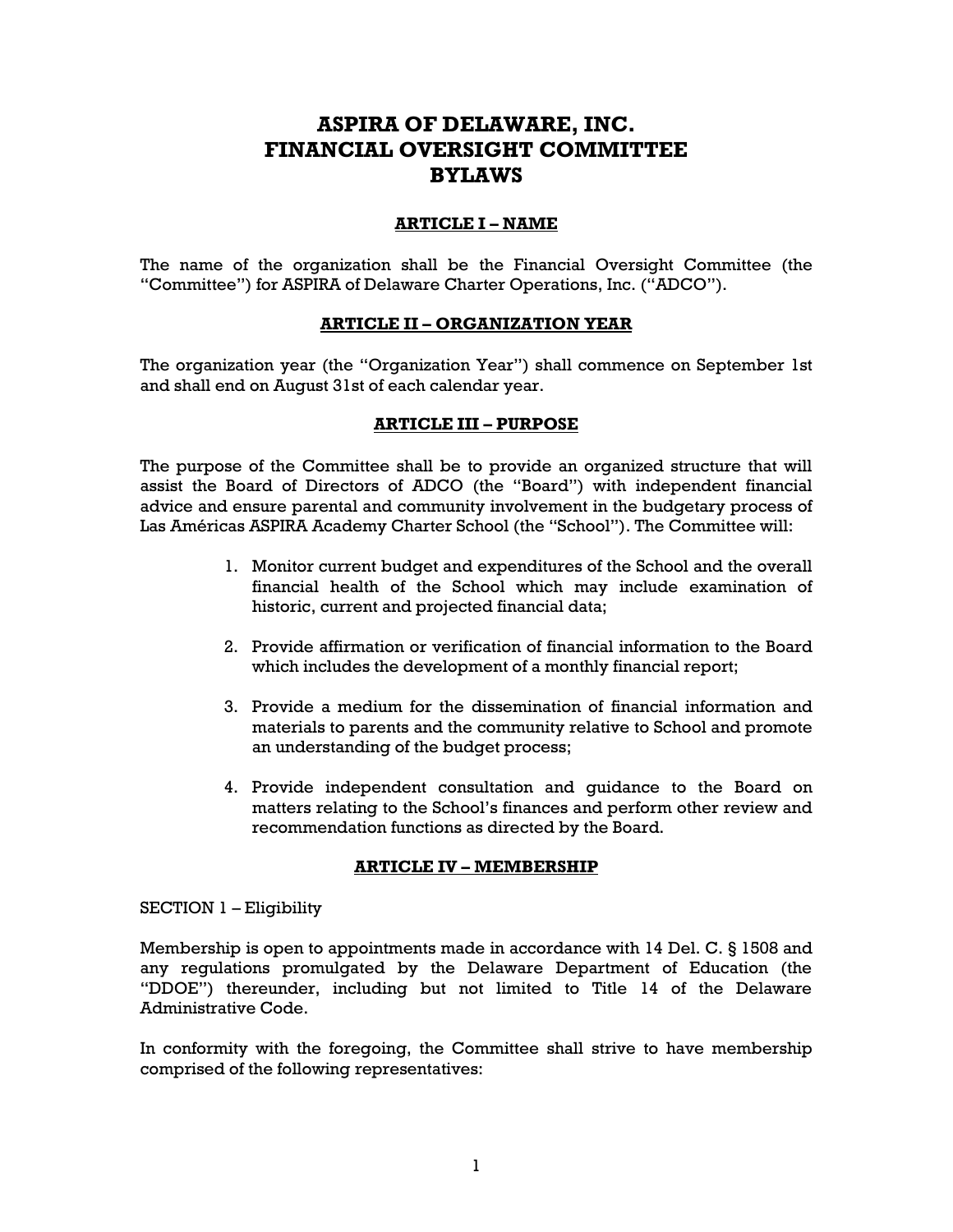- (a) At least two (2) representatives from the Board (each a "Board Representative" and, collectively, the "Board Representatives");
- (b) At least one (1) representative from the DDOE (the "DDOE Representative");
- (c) At least two (2) parental representatives (each a "Parent Representative" and, collectively, the "Parent Representatives");
- (d) At least two (2) employees of the School (each an "Employee Representative" and, collectively, the "Employee Representatives").
- (e) At least one (1) representative of any financial advisor or financial consultant of the School (the "Financial Representative").
- (f) At least one (1) representative who is employed as a teacher at the School (the "Teacher Representative"); and
- (g) At least one (1) representative from the community (the "Community Representative") who is not an employee of the School or the Board.

Where possible, the Committee shall have at least (2) two of the foregoing members with formal educational or vocational backgrounds amenable to oversight of the School's financial statements.

SECTION 2 – Vacancies and Establishment of Membership

All vacancies on the Committee shall be filled in conformity with statute and regulations promulgated by the DDOE thereunder. The request for Committee membership shall be posted for at least fifteen (15) working days on the website established by the Committee and at the main entrance of the School.

Application for the Committee will be the application form developed and approved by the DDOE. Applicant information required may include, but not be limited to: identification of conflict of interest (disqualifying event), educational background, experience and a statement of interest for participation on the Committee.

SECTION 3 – Terms of Committee Members

Members shall be appointed for staggered terms of two (2) years with an option to extend to no more than three (3) additional terms based upon the majority vote of the existing members of the Committee at the June organizational meeting.

Initially, terms shall be as follows: one-half of the Committee shall serve a two (2) year term and be eligible for three (3) subsequent terms each two (2) years in length based upon the majority vote of the existing members of the Committee at the June 2013 organizational meeting. The remaining one-half of the Committee shall serve a three (3) year term and be eligible for two (2) subsequent terms each two (2) years in length based upon the majority vote of the existing members of the Committee at the June 2014 organizational meeting. The Committee shall determine which members shall serve according to this rubric.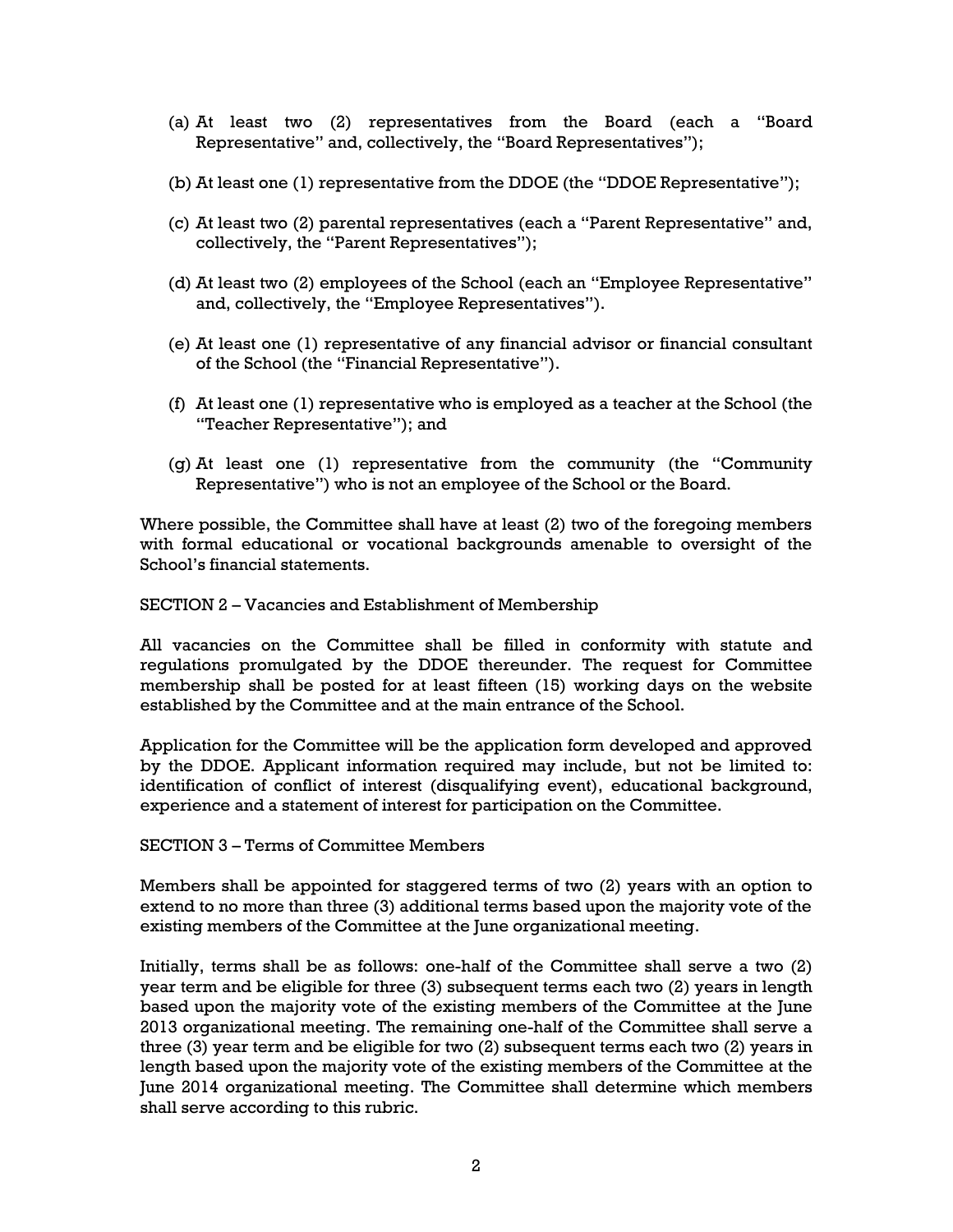#### SECTION 4 – Voting

Except as otherwise provided herein, decisions for the election of Officers and for any other matters presented to the Committee shall be made by majority vote. Each member of the Committee shall be entitled to one (1) vote; provided, however, in the event of a tie vote, the Chair shall be entitled to cast one (1) additional vote.

#### SECTION 5 - Compensation

Members of the Committee are not entitled to compensation, except for allowable mileage for training.

SECTION 6 - Training

Each new and existing member of the Committee shall attend training as developed by the DDOE.

## **ARTICLE V – OFFICERS**

SECTION 1 – Eligibility

Any member of the Committee in good standing shall be eligible to hold office; except, however, that no member of the Committee may be nominated for office if an election to office will result in the Committee member exceeding his or her term limit as a member of the Committee.

SECTION 2 – Officers and Responsibilities

The officers shall be: Chair, Vice Chair and Secretary (each an "Officer" and, collectively, the "Officers").

SECTION 3 –By Whom Elected

The Committee shall elect the Officers.

SECTION 4 –Nomination

Any member of the Committee in good standing who is nominated by one or more members of the Committee may run to hold an office.

SECTION 5 –Election of Initial Officers

The Committee shall hold an election of initial Officers (the "Initial Officers"). The nominations for Initial Officers may be solicited at the meeting of the Committee adopting its bylaws or as soon as practicable thereafter. The election of the Initial Officers may take place at the meeting of the Committee following the meeting nominating candidates for election as Initial Officers but may, within the Committee's discretion, occur at the same meeting where candidates are nominated to run as Initial Officers.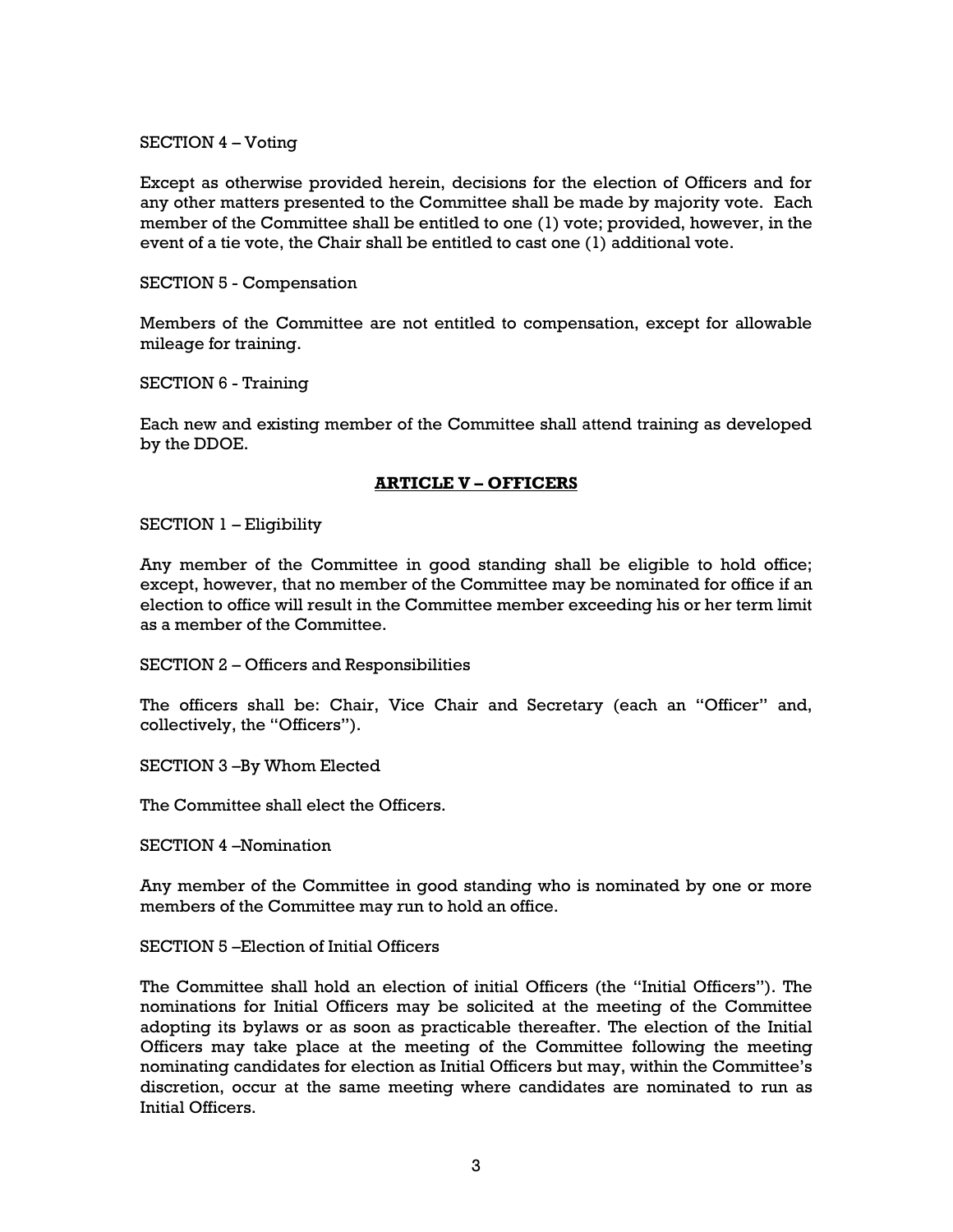The terms of the Initial Officers shall commence immediately upon election and shall expire at the first meeting held during March of the following year.

#### SECTION 6 –When Held

Unless otherwise provided herein, the meeting of the Committee for nomination of candidates for election as Officers shall be held no later than April of each calendar year. The election of Officers shall likewise be held no later than May of the same calendar year.

All elections shall be organized by a member of the Committee appointed by the Chair who is neither currently an Officer nor running to hold office. This member shall be responsible for tallying all votes. Except where a candidate runs unopposed for election as an Officer, all votes shall be cast in secret, but the results of the election shall be publicly disclosed.

#### SECTION 7 – Term of Officers

Unless otherwise provided herein, Officers shall be elected to one (1) year terms. Officers shall be eligible for re-election to the same offices for two (2) additional terms. Following expiration of this additional term, Officers are not eligible for reelection to the same offices until after an interval of one (1) year. Each term shall commence at the first meeting of the Organization Year following his or her election to office and shall end at first meeting of the Organization Year one (1) year thereafter.

## SECTION 8 –Removal and Resignation of Officers and Committee Members

Any Officer or member of the Committee may be removed by a vote of a majority of the total Committee whenever in its judgment the best interests of the School would be served thereby. The vote to remove may take place at a regular meeting of the Committee or at a special meeting of the Committee; provided, however, at least twenty (20) days written notice to remove shall be provided to the Committee. Upon vote of the Committee the removal of an Officer or member of the Committee, such Officer or member of the Committee is removed immediately.

Any Officer or member of the Committee may terminate his or her position by written notice to the Chair, except that the Chair may provide such notice to the Vice Chair. Such resignation shall become effective immediately upon delivery of such notice.

SECTION 9 –Chair of the Committee

The Chair shall:

- 1. Be responsible for directing, managing, and supervising the affairs of the Committee;
- 2. Preside over all meetings of the Committee;
- 3. Shall appoint chairpersons of ad hoc subcommittees;
- 4. Call special meetings of the Committee when necessary;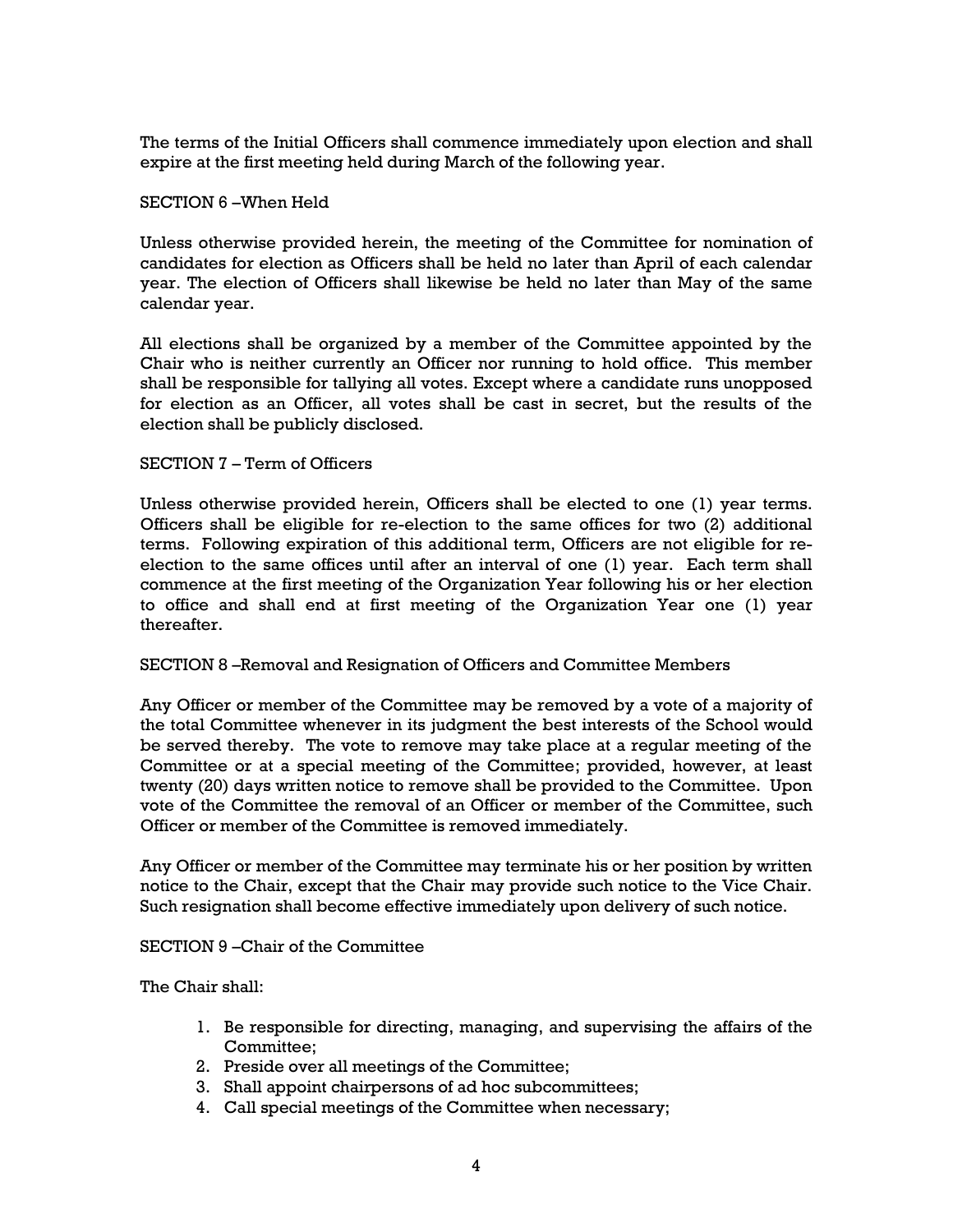- 5. Present reports and recommendations of the Committee to the Board; and
- 6. Perform other duties as may be assigned by the Committee.

SECTION 10 –Vice Chair of the Committee

The Vice Chair shall:

- 1. Assist the Chair in directing, managing, and supervising the affairs of the Committee;
- 2. Shall carry out the duties of the Chair in her/his absence; and
- 3. Perform such other duties as may be assigned by the Chair or the Committee.

SECTION 11 –Secretary of the Committee

The Secretary shall:

- 1. Be responsible for composing general correspondence of the Committee;
- 2. Certify and keep at the principal office of the School the original copy of these bylaws, as may be amended from time to time;
- 3. Keep at the principal office of the School a book of minutes of all meetings;
- 4. Record and preserve true minutes of all Committee meetings containing the following:
	- a. The time and place of holding;
	- b. Whether a regular or special meeting;
	- c. How authorized;
	- d. The manner of notice given; and
	- e. The names of those present at the meeting.
- 5. Give all notices required by these bylaws, statute or resolutions.
- 6. Delegate these tasks in his or her absence; and
- 7. Perform other duties as may be delegated by the Committee.

SECTION 12 – Vacancies of Officers

In the event of a vacancy of an Officer, the Committee shall meet to elect a replacement Officer to complete the term of the vacant office within thirty (30) days following the date of such vacancy. In the event of a vacancy by the Secretary, the Chair may delegate the responsibilities of the Secretary to another member of the Committee on an interim basis until a replacement is elected. The nomination process and election of the replacement Officer may, within the Committee's discretion, occur at the same meeting.

## **ARTICLE VI – SUBCOMMITTEES**

SECTION 1 – Eligibility

Any member of the Committee in good standing shall be eligible to participate on a subcommittee.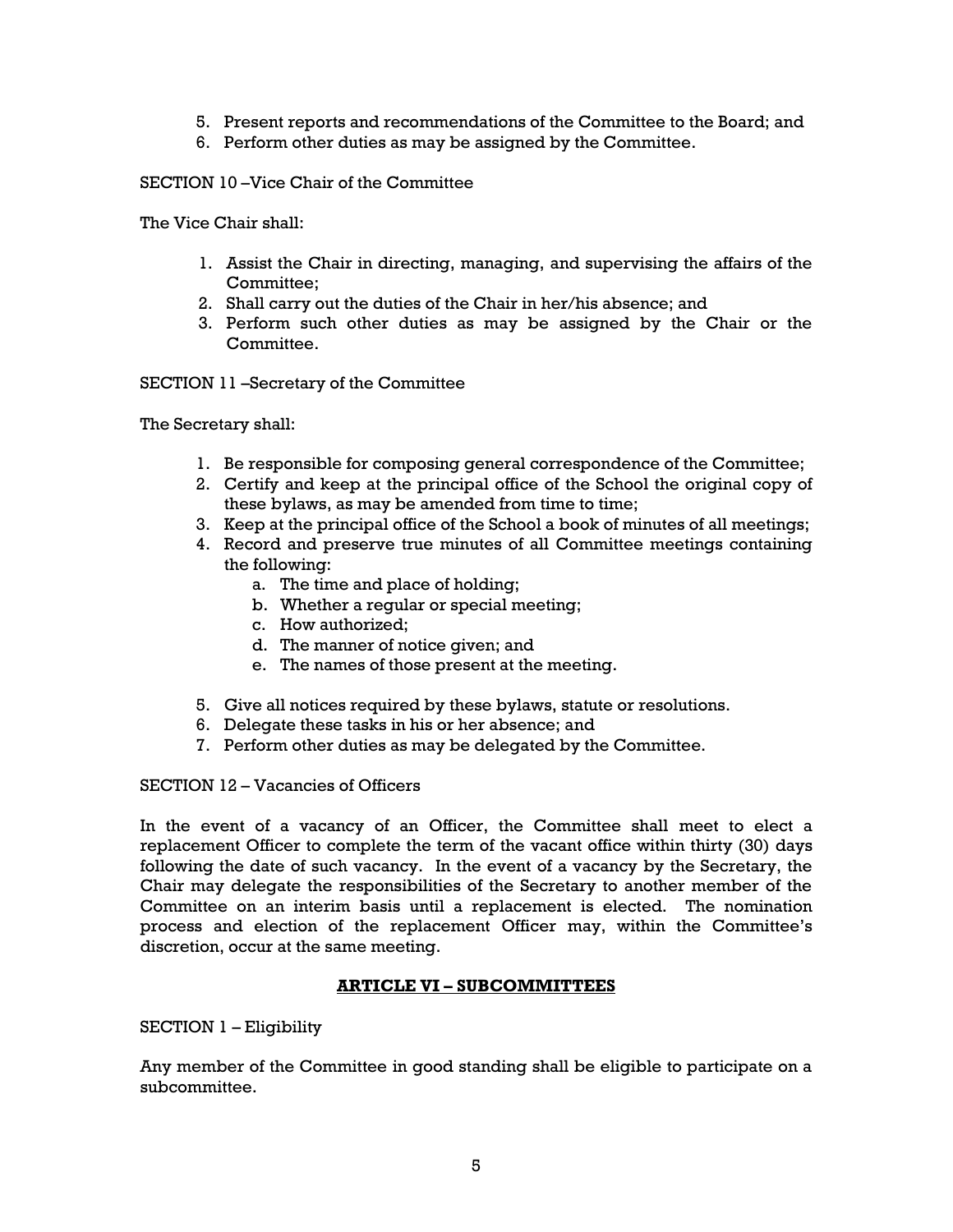SECTION 2 – Subcommittees

Ad hoc subcommittees shall be formed when deemed necessary by the Chair.

SECTION 3 – Appointment

Subcommittee chairs (each, a "Subcommittee Chair" and, collectively, the "Subcommittee Chairs") shall be appointed by the Chair of the Committee.

SECTION 4 – Vacancies on Subcommittees

If any subcommittee chairpersonship becomes vacant, the Chair shall appoint a replacement for the duration of the unexpired term.

SECTION 5 –Responsibilities of Subcommittee Chairs

All subcommittees should include the Subcommittee Chair and a minimum of two (2) additional members. All subcommittees should be representative of the Committee membership. Each Subcommittee Chair shall attend all meetings of his or her subcommittee and submit reports as necessary to the Chair.

## **ARTICLE VII – MEETINGS**

SECTION 1 –Committee Meetings

Meetings shall be held each month of the year.

SECTION 2 – Quorum

Two-thirds of the membership shall constitute a quorum at any Committee meeting. Decisions shall be made by a majority of the members present.

SECTION 3—Special Meetings

Special meetings of members may be called at any time by the Chair or by a majority of the Committee. Special meetings may be called within twenty-four (24) hours notice by a form of personal notice, which need not be in writing, but which may include electronic mail. This notice shall state the business for which the special meeting has been called and no other business other than that stated in the notice shall be transacted at such special meeting.

SECTION 4 – Manner and Place of Meetings

Meetings shall be publicized to the general public. The Committee shall determine the site and agenda.

## **ARTICLE VIII – CONFLICTS OF INTEREST POLICY**

SECTION 1 - Purpose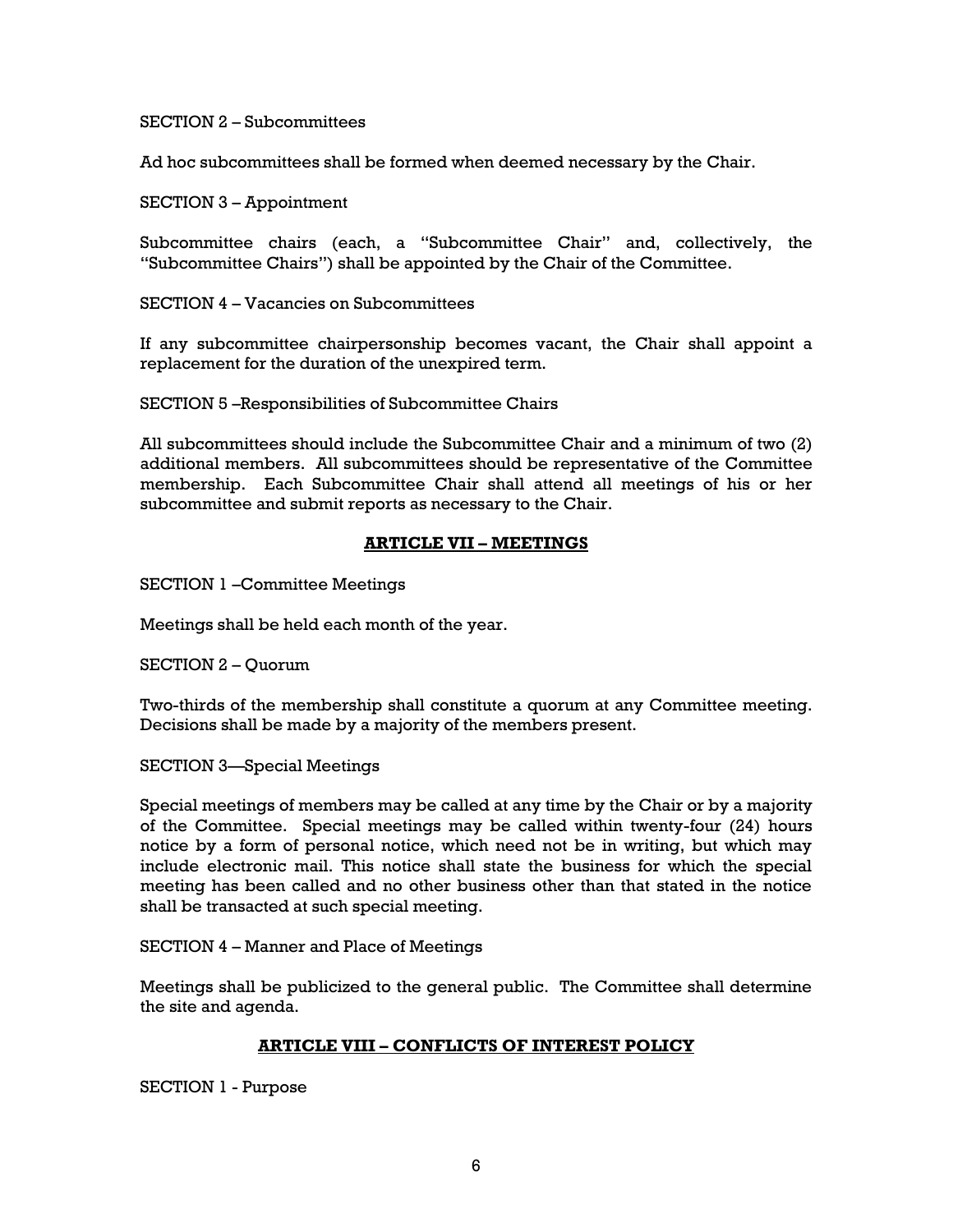The purpose of the conflicts of interest policy is to protect the Committee's interest when it is contemplating entering into a transaction or arrangement that might benefit the private interest of a member of the Committee. This policy is intended to supplement but not replace any applicable state laws governing conflicts of interest applicable to nonprofit and charitable corporations.

SECTION 2 - Voting and Disclosure.

In order to minimize any risk of any conflict of interest concerning the Committee, all members of the Committee shall refrain from voting on any issue in which they have a financial interest.

All members of the Committee must make a full disclosure at least annually of all organizations, together with any other relationships, which, in the judgment of the member of the Committee, has the potential for creating a conflict of interest. If a conflict of interest arises during an individual's term it is the responsibility of that individual to disclose a change of situation to the committee in a timely fashion. Failure to adhere to this guideline shall result in dismissal from the Financial Oversight Committee.

Furthermore, in the event that the Committee considers any matter that may have a material impact on any organization of which a member of the Committee serves as a director, officer, or key employee or as to which a member of the Committee otherwise has a material relationship, such member must disclose such relationship to the Committee and must refrain from voting on such matter.

# **ARTICLE IX – AMENDMENTS**

SECTION 1 – Proposal

Any active member (based on DOE guidelines for financial oversight committees) may purpose to alter, amend, or repeal any part of the bylaws by submitting the proposed revision to the Secretary.

## SECTION 2 – Notice

The Secretary shall notify members of the Committee in writing, which may include electronic mail, of any proposed changes at least fourteen (14) days in advance of the next regular or special meeting of the Committee. An absentee ballot is to be provided with the written notice.

## SECTION 3 – Vote Required

The affirmative vote of a majority of the active members present and voting at any regular or special meeting shall be required to enact a revision of the bylaws.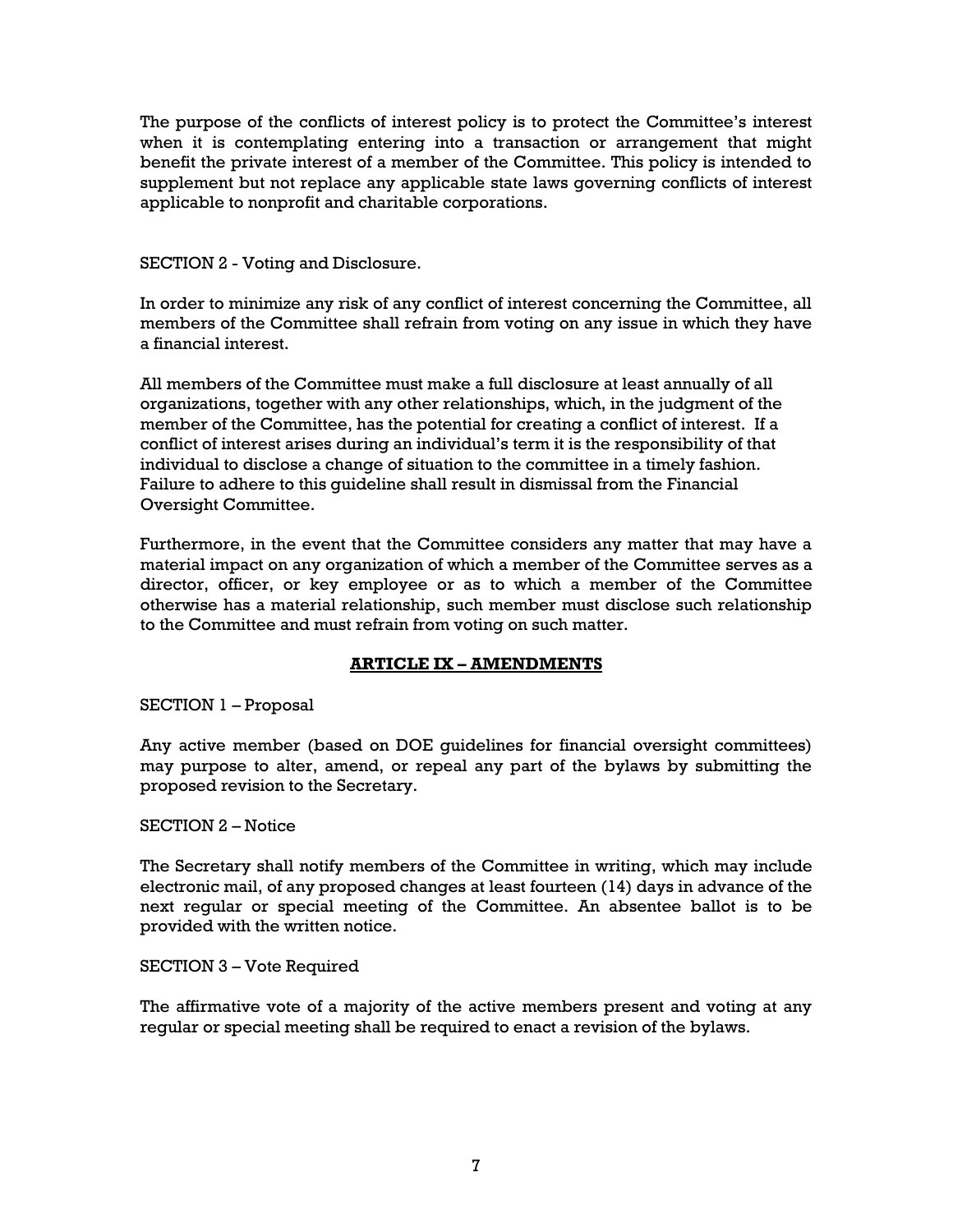SECTION 4 – Initial Committee and Terms

See Attachment

ADOPTED by the Membership of the Financial Oversight Committee for ASPIRA of Delaware, Inc. on \_\_\_\_\_\_\_\_\_\_\_\_\_\_\_\_\_\_\_\_\_\_\_\_\_\_.